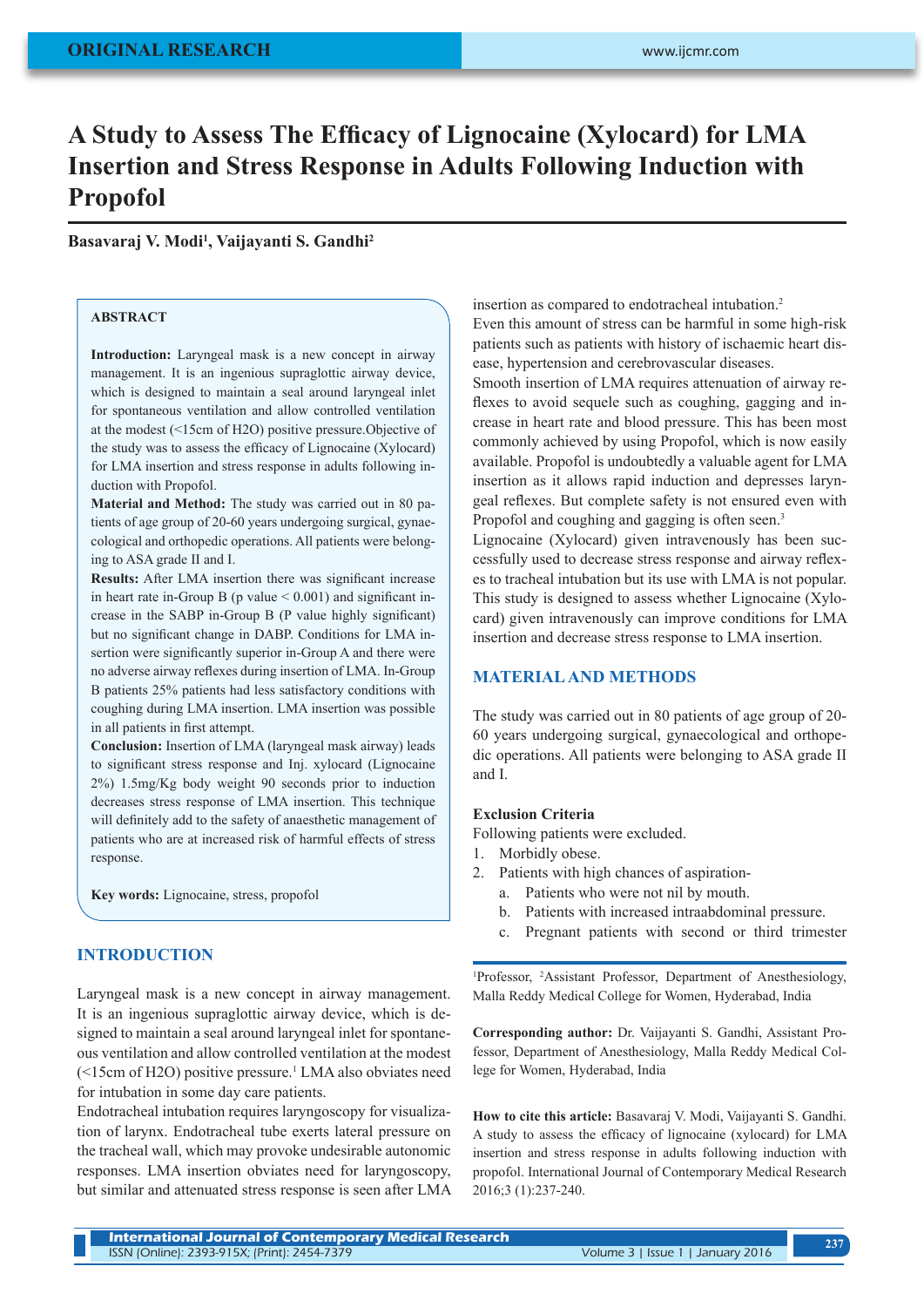pregnancy.

3. Patients with reactive airway disease

#### **Preanaesthetic Evaluation**

It included a detailed history and physical examination. Investigations included routine blood and urine analysis and chest X ray and electrocardiogram in relevant cases. Written and informed consent was taken from all the patients.

Preoperative preparation included a period of overnight fasting.

Patients were randomly divided in two Groups, A and B. **Group A:** Received injection Lignocaine (Xylocard)

intravenously before giving injection Propofol.

**Group B:** Received equal volume of injection placebo (0.9% normal saline).

**Technique**: On arrival in the anaesthetic room, heart rate, oxygen saturation and non-invasive blood pressure monitoring were instituted.

**Premedication**: All patients of both Groups were premedicated with Inj Midazolam 0.03mg/kg; Inj. Pentazocine 0.5mg/kg, Inj Ranitidine 1mg/kg and InjMetoclopromide 0.2mg/kg body weight were given intravenously.

Inj. Glycopyrrolate 0.004mg/kg body weight was given intramuscularly 20 minutes before IV premedication. All patients were preoxyganated with 100% oxygen for 5 minutes. 90 seconds prior to induction,Group A received Inj. Lignocaine (Xylocard) 1.5mg/kg body weight intravenously. Group B received equal volume of 0.9% normal saline intravenously.Anaesthesia was induced with InjPropofol 2.5mg/ kg body weight intravenously. Appropriate size of LMA was inserted. Cuff of LMA was inflated and LMA was connected to Bain's circuit for controlled ventilation.Patients were paralyzed with InjVecuronium 0.08mg/kg body weight (whenever required).

Anaesthesia was maintained on oxygen and nitrous oxide 50-50%. Intravenous Propofol infusion was given by triple dose regimen,10mg/kg/hr for 10 minutes, 8mg/kg/hr for next 10 minutes,6mg/kg/hr, thereafter.

A] Heart rate, blood pressure and oxygen saturation were

measured as follows:

- Before premedication
- Five minutes after premedication.
- After induction
- After LMA insertion
- Five minutes after LMA insertion
- Ten minutes after LMA insertion.
- B] Pain of injection of Propofol was assessed postoperatively, withthe help of grading scale by asking questionnaire to the patient.
	- Grade 0-no pain.
	- Grade I- mild discomfort,
	- Grade II-significant pain.
- C] Ease of insertion of LMA was graded as follows:
	- Grade I Successful insertion without any laryngealreflexes
	- Grade II- Successful insertion with laryngeal reflexes, like
		- **Coughing**
		- **Gagging**
		- Laryngospasm
		- Movements of limbs
	- Grade III– unsuccessful insertion.
- D] Any intraoperative or postoperative complications were noted.

## **RESULTS**

Above Table shows intragroup comparison of changes in the heart rate after various interventions with the baseline value. It shows that, in-Group A there were no significant changes in the heart rate after induction  $(z \text{ value} = 0.5)$ , after LMA insertion (Z value = 0.83), and at five (Z value = 0.26) and ten (Z value =  $0.16$ ) minutes after LMA insertion.

In Group B, change in the heart rate after induction was not significant (Z= 0.34). After LMA insertion Heart rate increased significantly (P value< 0.001) over the baseline value and this increase was sustained at five (P value=  $\leq 0.001$ ) and ten minutes (P value< 0.001) after LMA insertion.

| <b>Variables</b>                                              | Group $A(Z=)$ | Significance (P Value) | Group B $(Z =)$ | Significance (P Value) |
|---------------------------------------------------------------|---------------|------------------------|-----------------|------------------------|
| Baseline Vs after induction                                   | 0.5           | NS                     | 0.34            | NS                     |
| Baseline Vs after LMA   Insertion                             | 0.83          | <b>NS</b>              | 10              | ${}< 0.001$            |
| Baseline Vs Five min after LMA insertion                      | 0.26          | <b>NS</b>              | 7.6             | ${}< 0.001$            |
| Baseline Vs Ten min after LMA insertion                       | 0.16          | <b>NS</b>              |                 | ${}_{0.001}$           |
| $(z>1.96$ significant: $p<0.001$ is significant)              |               |                        |                 |                        |
| Toble 1. Introgram comparison of veristions in the boart rate |               |                        |                 |                        |

-1: Intragroup comparison of variations in the heart rat

| <b>Variables</b>                                                                            | Group $A(Z=)$ | Significance (P Value) | Group B $(Z =)$ | Significance (P Value) |
|---------------------------------------------------------------------------------------------|---------------|------------------------|-----------------|------------------------|
| Baseline Vs after induction                                                                 | 2.31          | $0.01$ (NS)            | 3.6             | $P=0.0002$             |
| Baseline Vs after LMA insertion                                                             | 2.58          | $0.005$ (NS)           |                 | P < 0.001              |
| Baseline Vs Five min after LMA insertion                                                    | 2.9           | $0.002$ (NS)           |                 | $P=0.001$              |
| Baseline Vs Ten min after LMA insertion                                                     | 2.1           | $0.025$ (NS)           |                 | NS                     |
| $(Z>1.96$ significant: $p<0.001$ is significant)                                            |               |                        |                 |                        |
| Table-2: Intragroup comparison of variations in the systolic arterial blood pressure (sabp) |               |                        |                 |                        |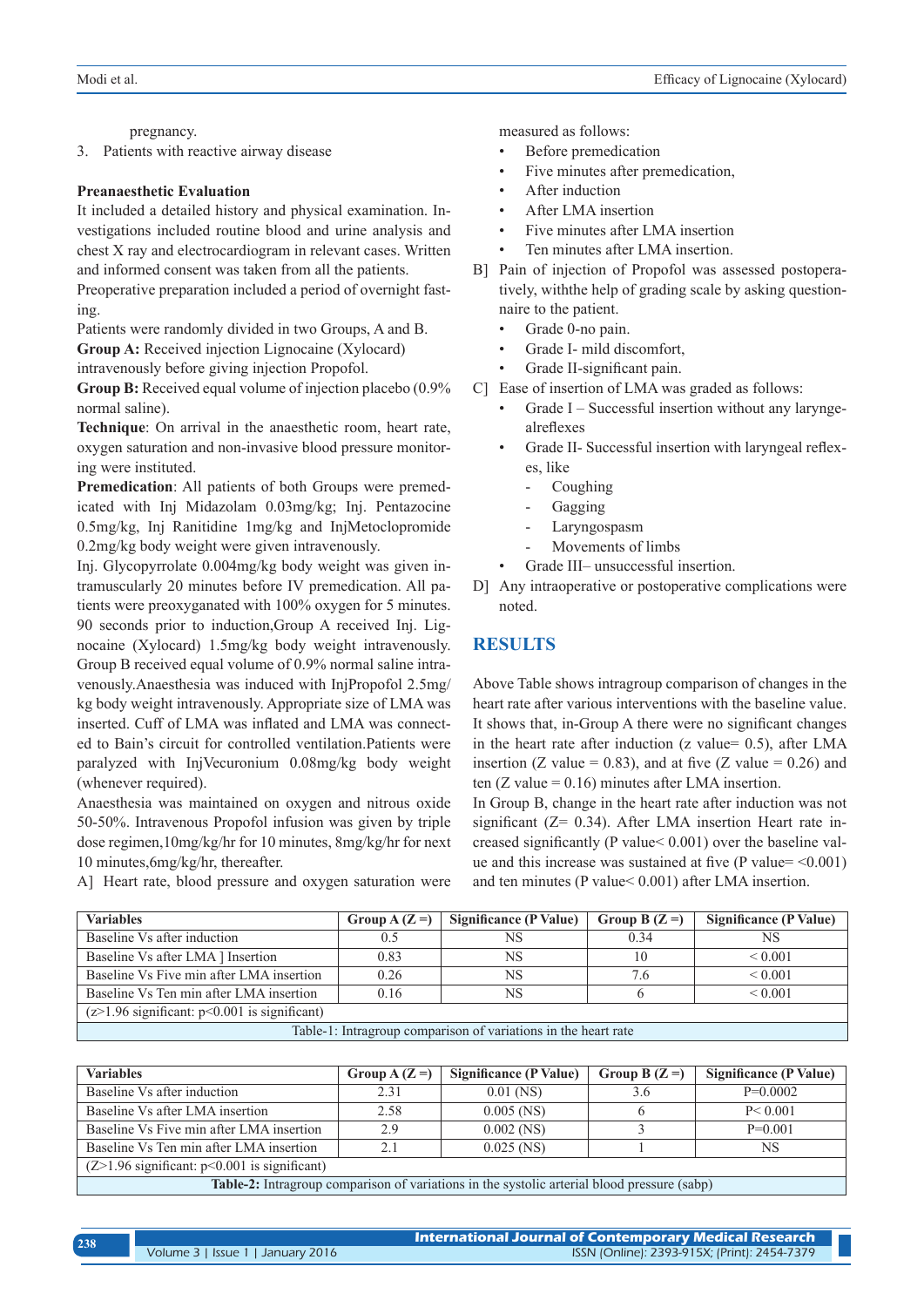| <b>Variables</b>                                                                                | Group $A(Z=)$ | Significance P value | Group B $(Z=)$ | <b>Significance P value</b> |
|-------------------------------------------------------------------------------------------------|---------------|----------------------|----------------|-----------------------------|
| Baseline Vs after induction                                                                     | 0.89          | NS.                  | 19             | NS                          |
| Baseline Vs after LMA insertion                                                                 | 1.89          | NS                   | 0.9            | NS                          |
| Baseline Vs Five min after LMA insertion                                                        | 2.16          | 0.02                 | 0.6            | <b>NS</b>                   |
| Baseline Vs Ten min after LMA insertion                                                         | 2.45          | 0.008                | 0.4            | NS                          |
| $(Z>1.96$ significant: $p<0.001$ is significant)                                                |               |                      |                |                             |
| <b>Table-3:</b> Intragroup comparison of variations in diastolic arterial blood pressure (dabp) |               |                      |                |                             |

| <b>Variables</b>                                                       | Group $A(Z=)$ | Significance P value | Group B $(Z=)$ | Significance P value |
|------------------------------------------------------------------------|---------------|----------------------|----------------|----------------------|
| Baseline Vs after induction                                            | 2.2           | $0.015$ NS           | 2.25           | 0.014                |
| Baseline Vs after LMA insertion                                        |               | $0.001$ NS           | 3.23           | 0.0006               |
| Baseline Vs Five min after LMA insertion                               |               | NS                   | 3.4            | 0.0004               |
| Baseline Vs Ten min after LMA insertion                                |               | <b>NS</b>            | 32             | 0.0006               |
| $(Z>1.96$ significant: $p<0.001$ is significant)                       |               |                      |                |                      |
| Table-4: Intragroup comparison of variations in mean arterial pressure |               |                      |                |                      |

Table 2 shows that compared to baseline, there was no significant change in the systolic arterial blood pressure in Group A after induction (p value  $= 0.01$ ), after LMA insertion (P value 0.005), at five minutes (p value  $= 0.002$ ) and ten minutes (P value =  $0.025$ ) after LMA insertion.

In-Group B, there was highly significant increase in the SABP after LMA insertion  $(Z = 6)$  and significant increase at five minutes after LMA insertion (P value  $= 0.001$ ). At ten minutes after LMA insertion SABP had returned to baseline. Table 3 shows intragroup comparison of changes in the DABP. In both the Groups as compared to the baseline changes in the DABP were not significant at any time during the procedure.

In Group A, there was slight but non-significant increase in the MAP after induction (P value  $= 0.015$ ) and after LMA insertion (P value  $= 0.001$ ). Change in the MAP at five and ten minutes after LMA insertion was also not significant in Group A.

In Group B, change in the MAP after induction was not significant (P value =  $0.014$ ), but after LMA insertion there was significant increase in the MAP ( $P = 0.0006$ ). Also at five ( $P = 0.0006$ ) value =  $0.0004$ ) and ten (P =  $0.0006$ ) minutes after LMA insertion increase in the mean arterial pressure was significant.

## **DISCUSSION**

In Group A there were no significant changes in the heart rate after induction (z value= 0.5), after LMA insertion (Z value  $= 0.83$ ), and at five (Z value  $= 0.26$ ) and ten (Z value  $= 0.16$ ) minutes after LMA insertion.In Group B, change in the heart rate after induction was not significant  $(Z= 0.34)$ . After LMA insertion Heart rate increased significantly (P value< 0.001) over the baseline value and this increase was sustained at five (P value= $\leq 0.001$ ) and ten minutes (P value $\leq 0.001$ ) after LMA insertion.

N. Braud and E.A.F. Clements (1989) studied pressor response to the LMA insertion. They demonstrated significant increase in the heart rate after LMA insertion (P value < 0.001) and this increase in heart rate was sustained at one and three minutes after LMA insertion. The pattern of stress response obtained was comparable with the pattern stress response.<sup>2</sup>

I.G. Wilson, D. Fell, S.L.Robinson and G. Smith (1992) demonstrated the pattern of stress response to LMA insertion in their study, where they compared the stress response of LMA insertion to that of the endotracheal intubation. They noticed increase in the heart rate by 25% above the baseline after LMA insertion and heart rate started decreasing after ten minutes in LMA Group while it remained elevated in ETT Groups.<sup>4</sup>

M.D Stoneham, Bree and Sneyd (1995) demonstrated the effect of intravenous Lignocaine (Xylocard) on the stress response to LMA insertion. They reported a small but statistically insignificant change haemodynamics after LMA insertion in both study and control Groups.3

In Group B, there was highly significant increase in the SABP after LMA insertion  $(Z = 6)$  and significant increase at five minutes after LMA insertion (P value  $= 0.001$ ). At ten minutes after LMA insertion SABP had returned to baseline. N. Braud and E.A.F. Clements (1989) studied LMA demonstrated significant increase in the SABP after LMA insertion  $(P$  value  $\leq 0.001$ ), which attained significance at one minute after LMA insertion. (8.6% mean rise) and this increase in heart rate was sustained at three minutes after LMA insertion<sup>2</sup>

The pattern of stress response obtained was comparable with the pattern stress response obtained in Group B patients in present study.

I.G. Wilson, D. Fell, S.L.Robinson and G.Smith (1992) demonstrated that though there is increase in the SABP after LMA insertion it does not reach the significance levels and it returned to baseline in short time after LMA insertion.4

M.D Stoneham, Bree and Sneyd (1995) demonstrated the effect of intravenous Lignocaine (Xylocard) on the stress response to LMA insertion. They reported a small but statistically insignificant increase in SABP after LMA insertion in both study and control Groups.<sup>3</sup>

In both the Groups as compared to the baseline changes in